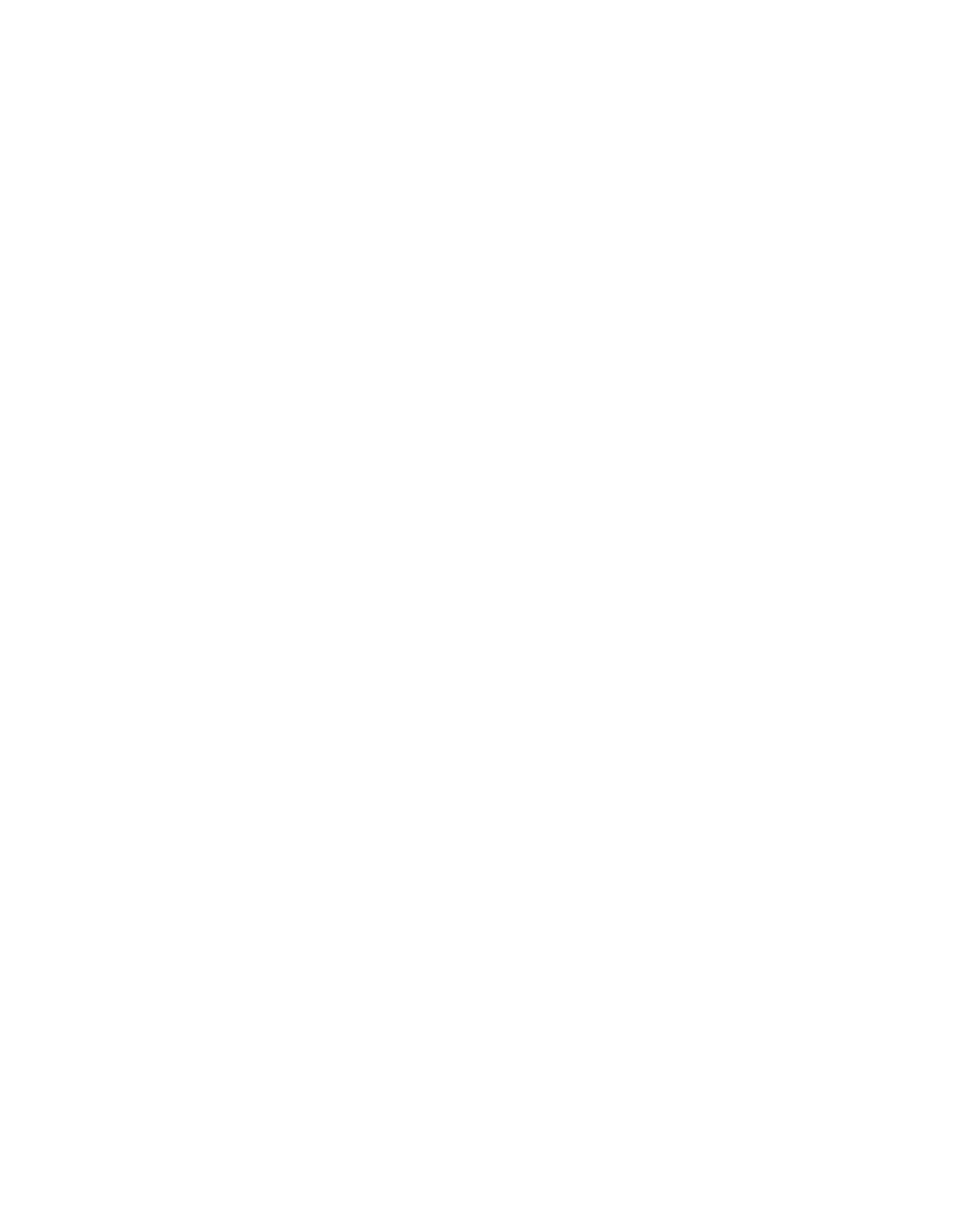## **Introduction**

This Review of Operations is divided into two parts. Part A provides the University and the general public with an overview of the financial results of the University for the year ended April 30, 2015, while Part B provides multi-year statistics based on the University's Strategic Plan.

Similar to many not-for-profit organizations in Canada, including universities, Mount Allison University accounts for its activities using the principles of fund accounting. This method ensures observance of restrictions, if any, on the use of University resources and allows for separate planning, budgeting and management of each significant University activity.

#### **Revenue and Expenses – All Funds**

The University ended the year with \$39,000 in unrestricted net assets, an increase of \$13,000, from the prior year's balance of \$26,000.

This change consists of the following (in thousands):

| Opening unrestricted net assets balance                           |        | \$26 |
|-------------------------------------------------------------------|--------|------|
|                                                                   |        |      |
| Add: Revenues                                                     | 74,584 |      |
| Less: Expenses including building funding and teaching, research, | 72,093 |      |
| residence and other equipment purchases                           |        |      |
| Less: Capitalized endowment income to protect against inflation   | 5,487  |      |
| Add: Decrease in internally restricted net assets                 | 3,389  |      |
| Less: Increase in net assets restricted for employee future       |        |      |
| benefit obligation                                                | 380    |      |
| Change in unrestricted net assets                                 | 13     |      |
| Ending unrestricted net assets                                    |        | \$39 |

The \$5.5 million of endowment investment income was added to the Endowment Fund's principal, after funding the upcoming year's spending allocation on certain endowments, so that future generations of students and faculty may receive the same benefit from the endowment funds as the current generation.

As with other universities the University budgets its pension cost based on contributions that need to be paid and not the pension expense recorded in the financial statements. For the year ended April 30, 2015, the University recorded \$380,000 as an increase to the internally restricted net asset since the pension contributions were more than the pension expense.

#### **Operating Fund**

The largest fund is the General Operating Fund which accounts for the academic, administrative and other operating activities associated with the primary teaching and research function of the University. In fiscal 2015 the General Operating Fund had revenue of \$43.1 million and had a \$712,000 loss which was funded by the University's contingency fund.

#### **Ancillary Fund**

The second largest fund is the Ancillary Fund which accounts for the University's residence, dining, conference, bookstore, and retail clothing operations. These operations are completely supported by their own revenue and do not receive any government grants. The residence, conference and dining operations used \$2.1 million to support improvements to Bigelow House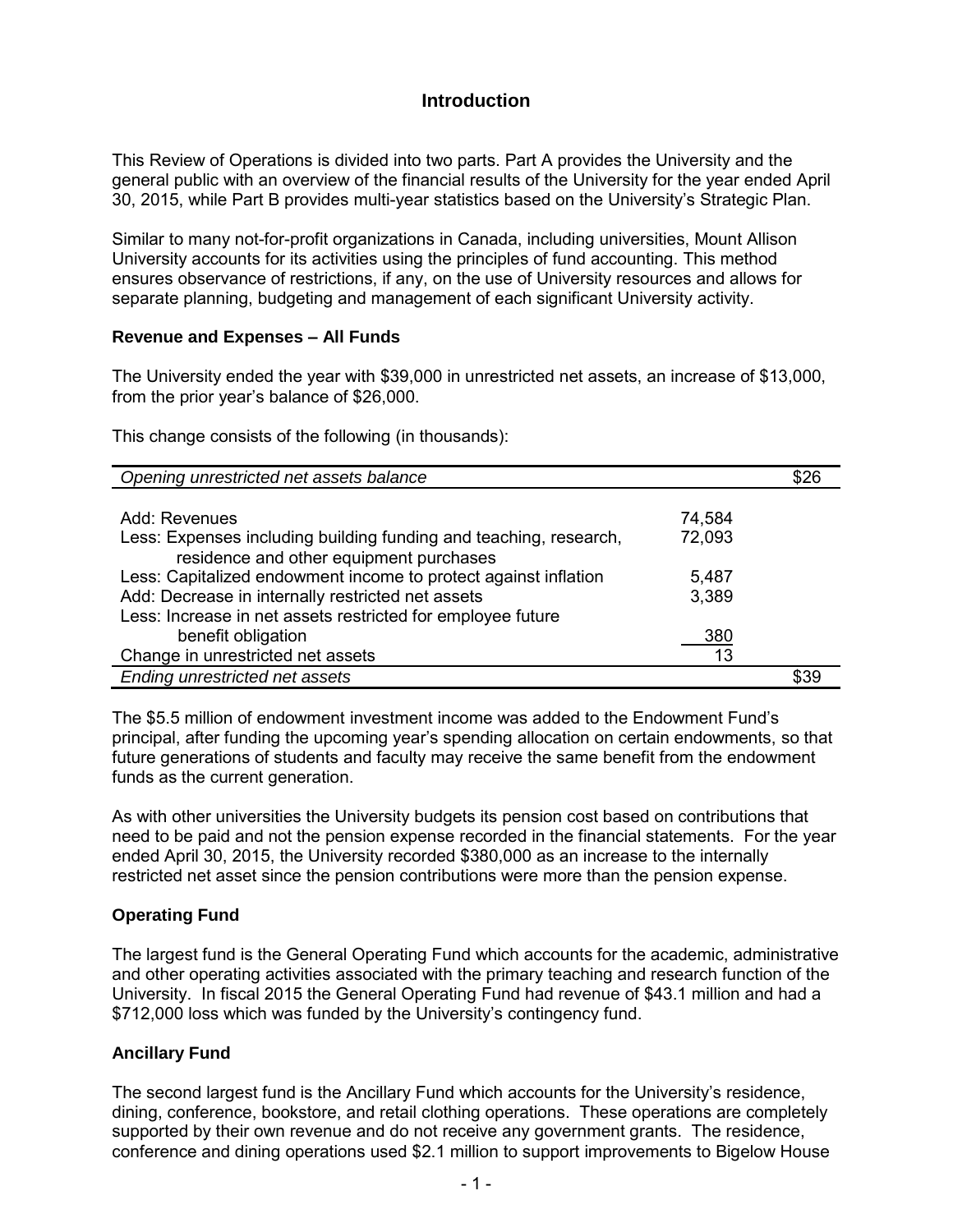Residence and other residence capital projects. The bookstore, retail clothing and retail dining operations all had small year end balances.

#### **Special Purpose and Endowment Funds**

The University receives significant support from donors in the form of expendable and endowed donations. The University received \$10.1 million of donations and bequests this fiscal year of which \$8.6 million has been endowed to provide support to current and future generations of students and faculty. The Endowment Fund's investments will provide over \$6.0 million of support in the upcoming year. The University's Endowment Fund returned 18.1% for the year ended March 31, 2015. The University has the largest endowment per student in Canada of those universities not federated with another institution and the  $23<sup>rd</sup>$  largest overall endowment of all Canadian Universities. The fund achieved the second highest one year rate of return and a top quartile five year investment result in the most recent survey of Canadian university endowments.

#### **Assets, Deferred Contributions and Liabilities**

The University ended the financial year with assets of \$296 million, liabilities and deferred contributions of \$83 million and net assets of \$213 million. Consistent with prior years, the University has no long term external debt. Mount Allison is one of the few universities in Canada which does not carry external debt. This allows the University to target tuition and operating grant revenue directly to academic, research and related activities and not to financing costs.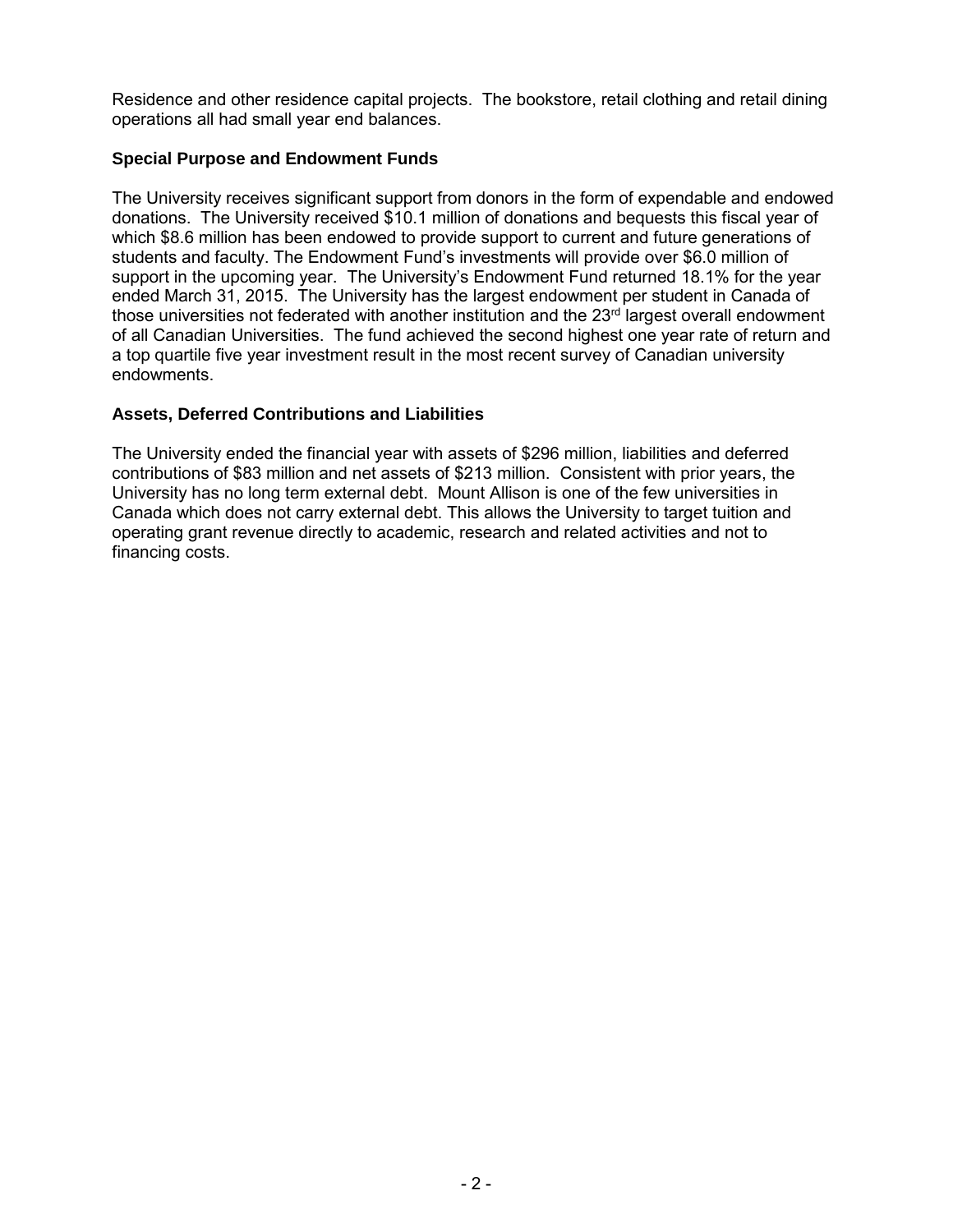

# **CHART 1**



University revenue comes from four main sources. These sources are student payments for tuition, residence, meal plan and bookstore services; grants from the Provincial government, Federal government and other sources; gifts received as donations, bequests, and trust income; and investment income earned on operating cash balances and endowed donations.

Revenue from student tuition was lower than the prior year and lower than budget. In 2014-2015 new student enrolment was 675 compared to the three previous year's new student enrolment of 675, 765 and 750.

The significant amount of investment income is due to a strong rate of return on the University's endowment funds.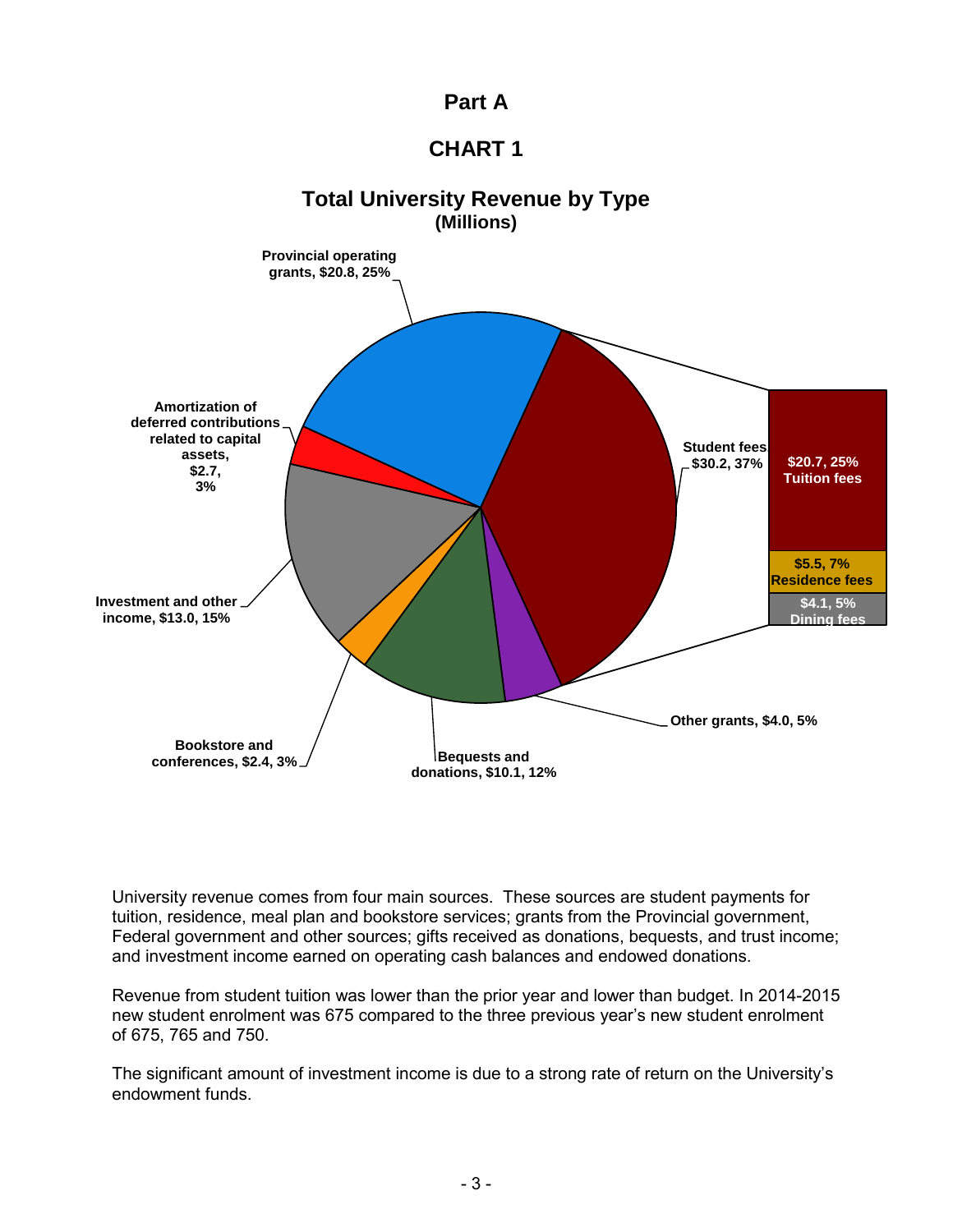# **CHART 2**

# **Total University Expenditures by Type (Millions)**



University spending, plus endowed donations added directly to endowment funds, totalled \$75.1 million in 2015 as compared to \$66.3 million in 2014. The endowed donations were \$8.6 million in 2015 as compared to \$1.5 million in 2014.

The largest portion of expenditures was \$29.3 million (2014- \$29.8 million) for academic departments and libraries. Spending in this area represented 39% of University expenditures for the year ended 2015.

Salaries and other forms of compensation represent the largest type of expenditure, with utilities, meal plan costs, financial aid, facilities maintenance and improvements and information technology costs representing significant amounts.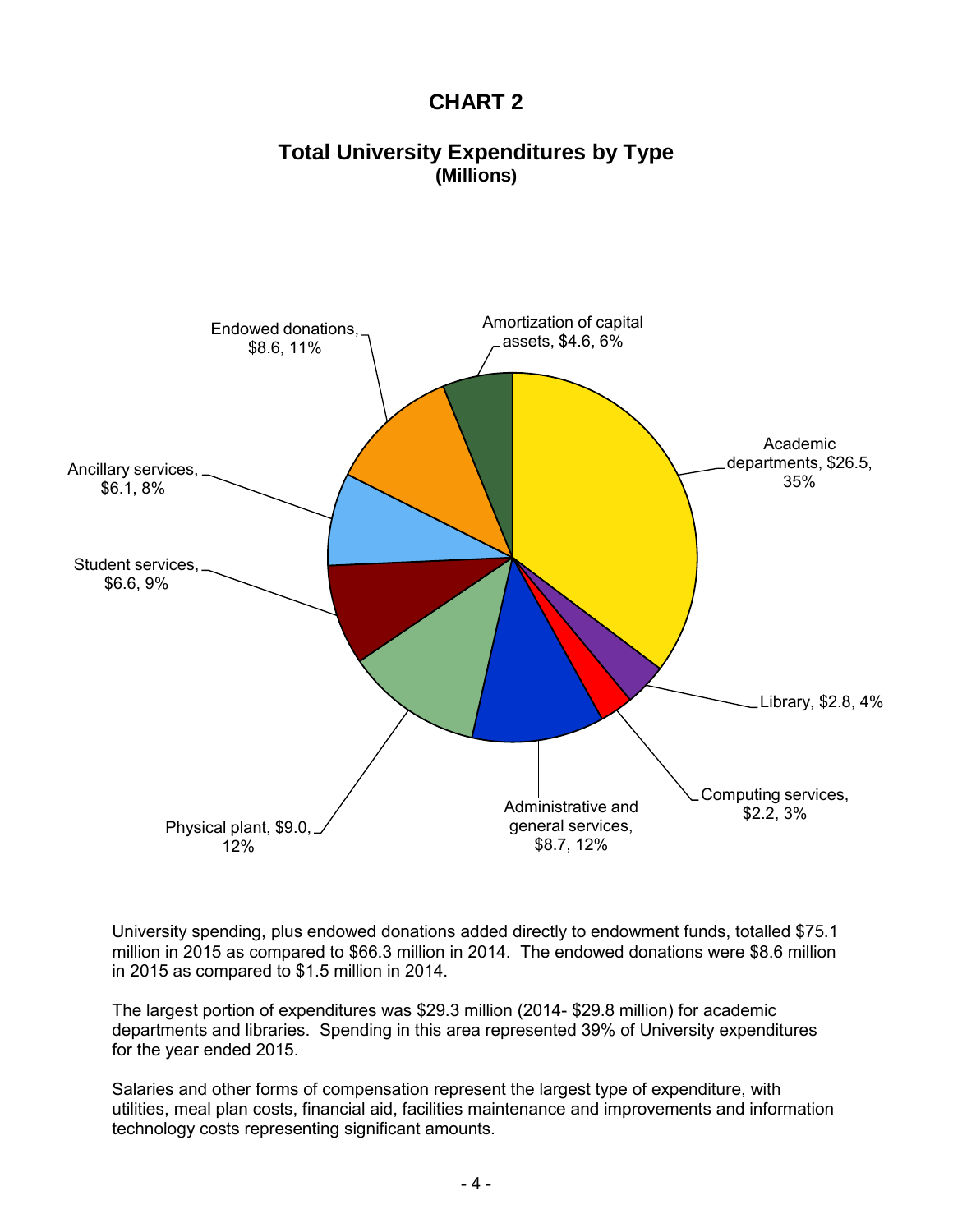# **CHART 3**

# **General Operating Fund Revenue, Expenditures and Interfund Transfers (Millions)**



Chart 3 shows general operating fund revenue and expenditures plus interfund transfers related to the General Operating Fund. The largest portion of University financial resources, student tuition and Provincial Grants, make up 92% of the revenue in this Fund. In fiscal 2015 there was a 3.4% increase in student tuition over the prior year. Provincial funding for all universities increased 2% from the prior year and Mount Allison had an increase of \$700,000 due to changes to enrolment. The largest expenditure in this Fund is the direct cost of academic departments followed by physical plant and administrative costs.

The University used \$712,000 of its \$1,508,000 contingency fund at year end to offset a shortfall in tuition revenue as compared to budget. The University's contingency fund can be used to mitigate the impact of emergencies or short term fluctuations in revenue.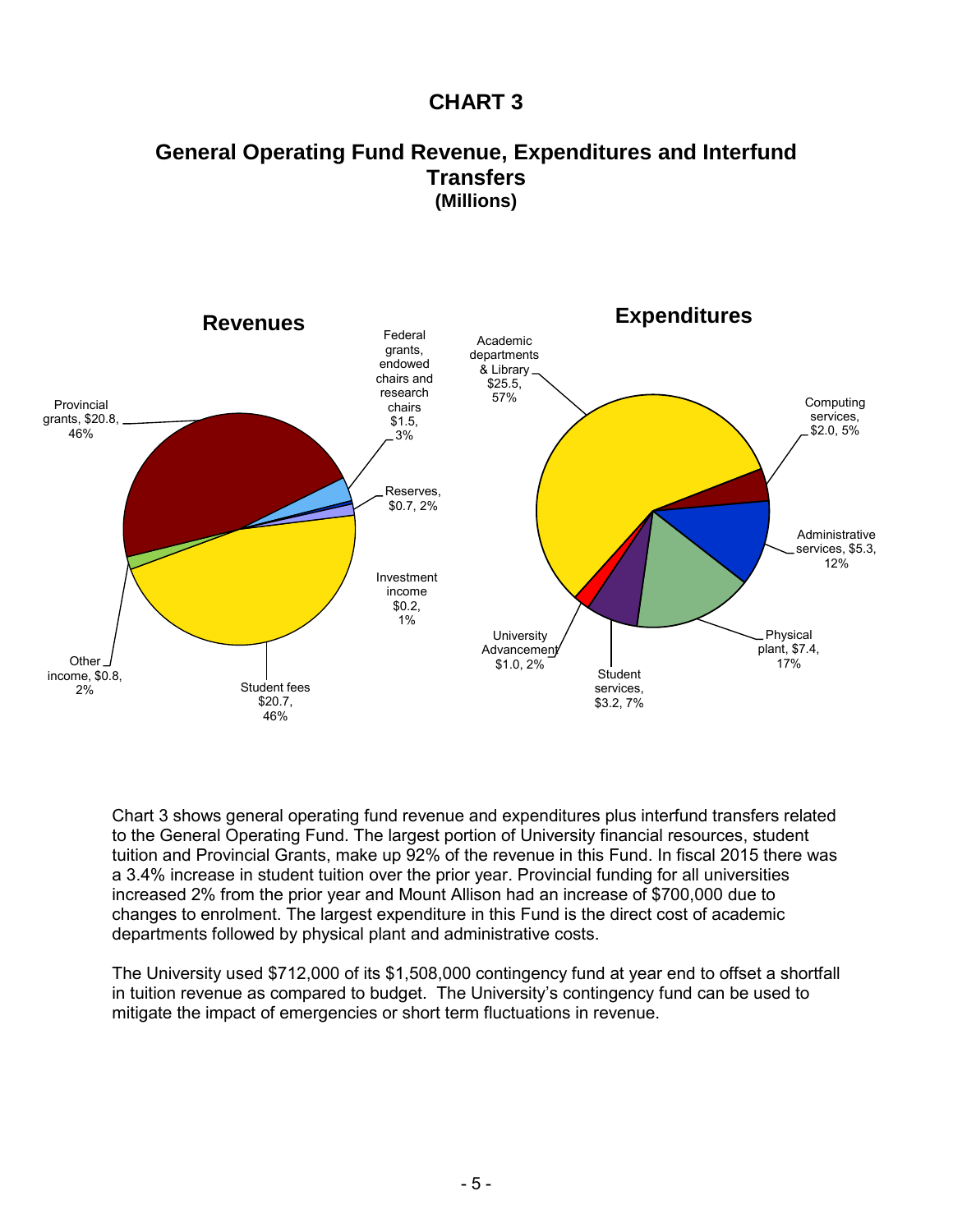# **Ancillary Operating Fund Revenue, Expenditures and Interfund Transfers (Millions)**



Ancillaries include the residence, dining, conference, bookstore and retail clothing operations. The residence and conference operation used \$2.1 million to support residence and dining services upgrades, which was part of the University's long term residence and dining services capital budget.

At year end a surplus of \$2,100 from the bookstore was used to reduce an internal loan. Textbook and fine arts supply prices are set to ensure the bookstore covers its costs but does not generate any profits. Actual results can vary from budget based on the proportion of sales between new and used textbooks and course packs.

The retail clothing operation generated \$45,000 which was used to reduce internal loans on retail space construction costs in the Wallace McCain Student Centre. The retail clothing operation provides Mount Allison crested clothing and other merchandise to the University community and general public.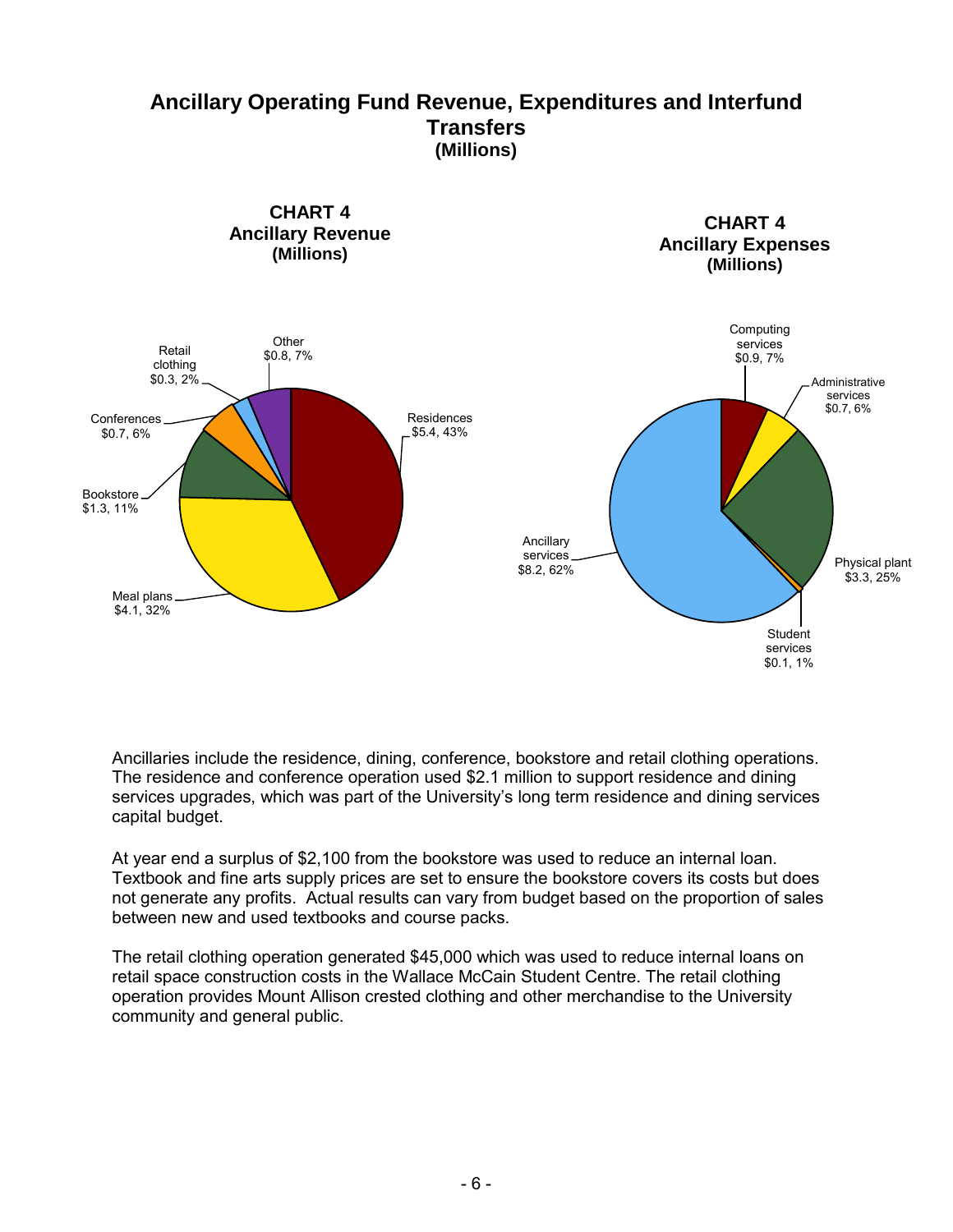# **Part B**

The University's Strategic plan has six components which are discussed on the following pages using University financial data and comparative data from other Canadian universities. See the last page of this document for sources of data in the charts on the following pages. The six components are as follows:

- Student Recruitment and Retention: the challenges and opportunities we face in attracting qualified students to Mount Allison;
- The Academic Experience Quality and Differentiation: the challenges of maintaining an academic experience for Mount Allison students that is unique and of top quality;
- The Extracurricular Experience An Integrated Approach: the opportunity to build on Mount Allison's legacy of extracurricular activity and link this dimension more closely to our core academic mission;
- The Faculty Experience Teaching and Research: the challenges and opportunities involved in attracting and retaining high-quality faculty and assisting their professional success in a balanced teaching, research, and service environment;
- People, Infrastructure, Budget, and Support: our challenges in attracting and maintaining high-quality management and staff and ensuring a physical and technical environment that supports the Mount Allison experience; and
- Accountability: the challenge of establishing clear, transparent lines of accountability to demonstrate to ourselves and to our communities the extent to which we are attaining our mission and strategic objectives.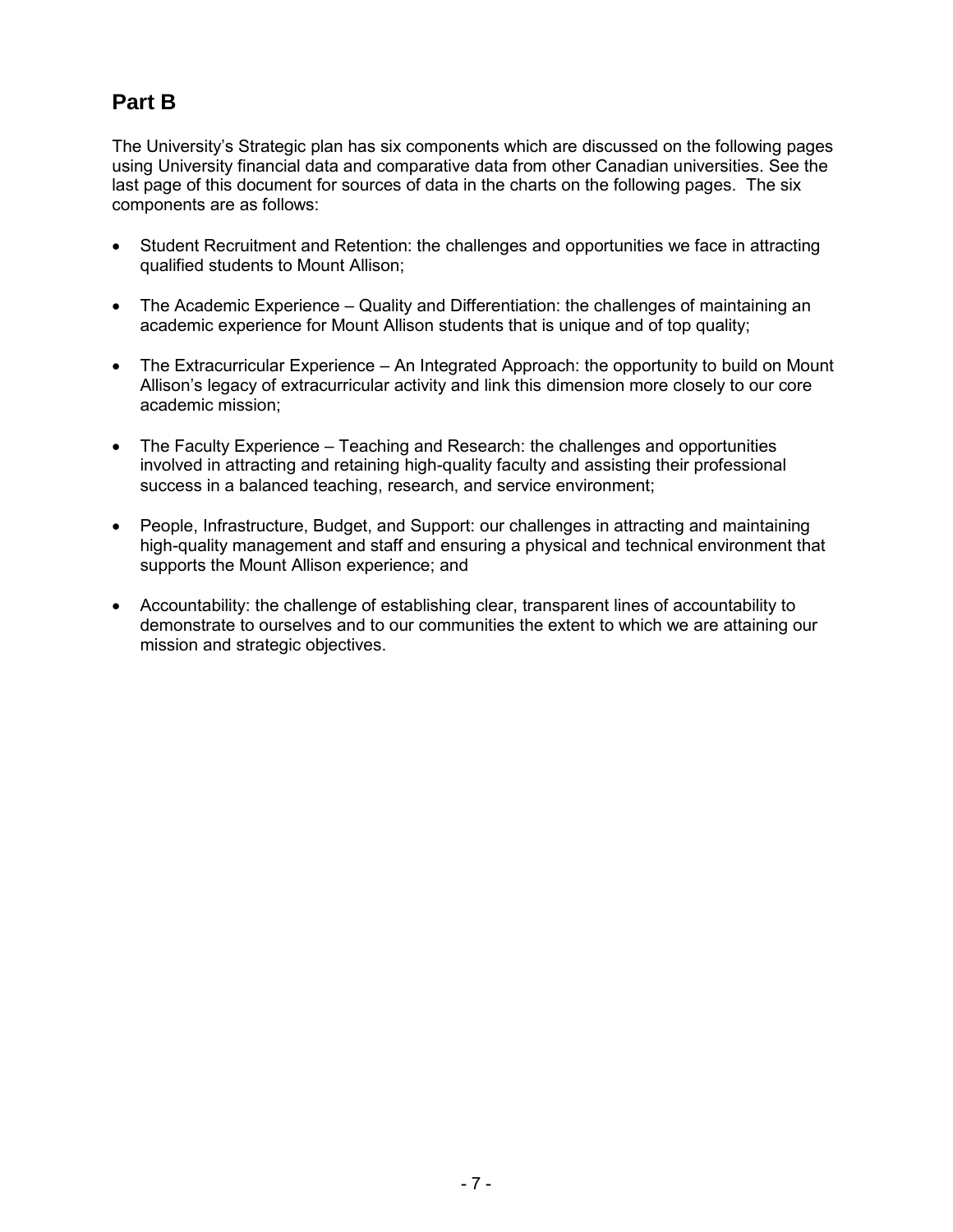## **Component 1 – Student Recruitment and Retention**

#### *Recruiting and retaining exceptional students and meeting enrolment targets provides a foundation to create a sustainable operating environment.*

The University is operating in a challenging student recruitment environment and is meeting those challenges by targeting new areas to recruit students, maintain our presence in traditional markets and retaining a contingency fund to mitigate against unexpected enrolment declines. Maintaining a core number of students is important in achieving the University's goal of being the best primarily undergraduate university in Canada.

Recruiting and retaining qualified students requires significant financial aid and student employment resources. Mount Allison spends more on financial aid per full time student than the average primarily undergraduate university in Canada.





Expenditures on scholarships, bursaries, prizes and student wages have consistently increased over the past ten years. Financial aid spending represents the largest budget item in the endowment fund budget and is the third largest University expense after salaries and utilities. The University spent over \$4.6 million in fiscal 2015 in financial aid and student wages.

Financial aid as a percentage of tuition has remained consistently around 25% over the past ten years and was, on average, over \$2,000 per student for the 2015 fiscal year. Mount Allison students, in addition to receiving financial aid from University funds, successfully compete for national and international entrance and graduate scholarships such as Rhodes, Graduate NSERC, National Merit and Loran awards. In fiscal 2015, Mount Allison's newest Rhodes Scholar was selected making him the  $12<sup>th</sup>$  student in the past 14 years and the sixth in a row to receive this prestigious award. At a total of 53 Rhodes Scholars, Mount Allison holds one of the best records amongst Canadian Universities.

Mount Allison ranks 2nd amongst primarily undergraduate universities for the number of students who have won national awards and the proportion of entering students with grades of 90% or higher as per Maclean's.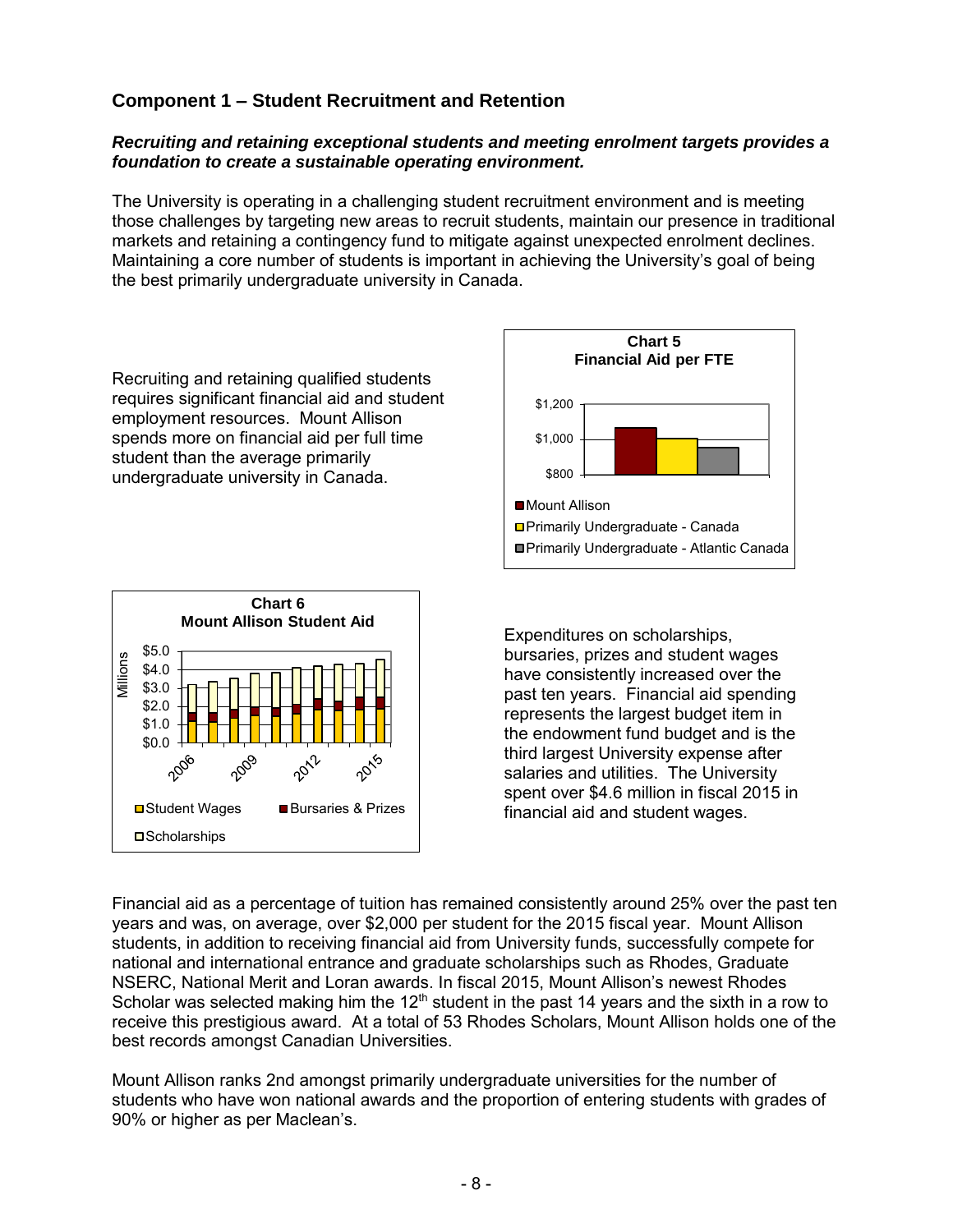

Mount Allison recruits students across Canada and the world. This contributes to the development of New Brunswick by providing New Brunswick students an opportunity to interact with individuals from every region of Canada and from over 36 other countries. This geographic mix has been stable for a number of years and helps enliven the Mount Allison student experience.



**Chart 8 Students by Permanent Residence**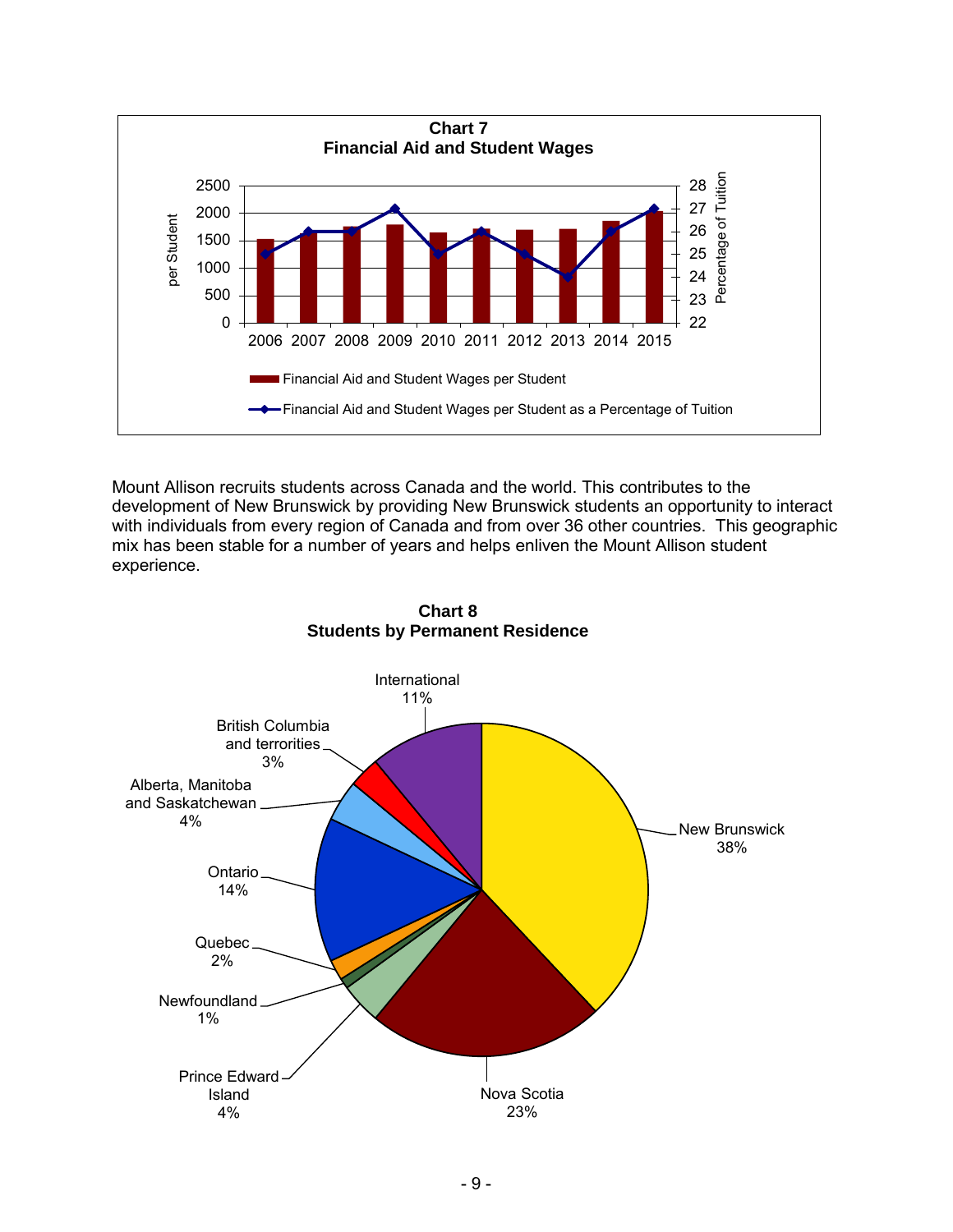# **Component 2 – The Academic Experience**

#### *In addition to providing a low student faculty ratio, financial resources are allocated to promote a unique and high quality academic experience.*

The University is able to provide a high quality educational experience due to the low student faculty ratio and the high proportion of full time faculty. Mount Allison has the 6th lowest student faculty ratio of any Canadian university for third and fourth year classes, as reported by Maclean's magazine in its 2014 University rankings, at 16.7. This is an important time when students begin specializing in their chosen fields. The University's overall student faculty ratio is lower than the average for both all Canadian universities and for primarily undergraduate universities.

Some of the ways the University provides a unique and high quality academic experience are as follows:

- The University provides students with academic opportunities through summer research fellowships, courses delivered in foreign countries, exchange programs with other universities and field trips to various locations.
- The University funds approximately 50 summer research fellowships each year.
- Many departments employ students as lab assistants and tutors.
- Many students complete honours programs mentored by faculty members. Over the past number of years approximately 35% of graduates completed honours programs.
- There are many student music and theatre productions on campus each year, where students perform both on stage and behind the scenes, including lighting, set development, costumes, and much more.

University spending on library acquisition is significant and the amount spent per full-time equivalent student exceeds the average spending by primarily undergraduate universities in Canada.



Mount Allison consistently ranks well on the National Survey of Student Engagement (NSSE) for Canadian universities in the categories of academic challenge, student faculty interaction, active and collaborative learning, enriching education experience and supportive campus environment.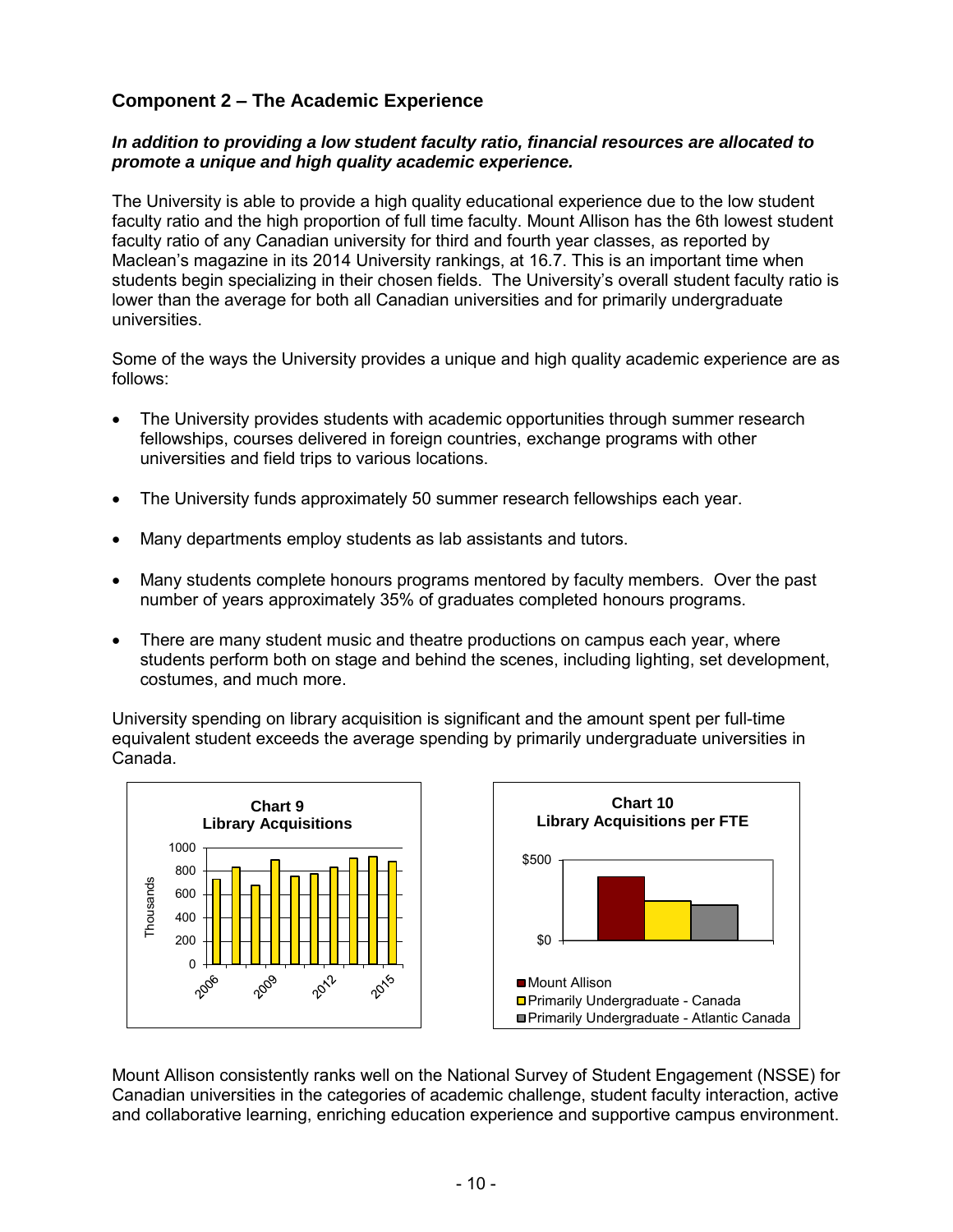## **Component 3 – The Extracurricular Experience**

#### *Build on Mount Allison's extracurricular legacy and link this dimension more closely to the core academic mission.*

The University provides a variety of opportunities to foster student development outside of the classroom. Many extracurricular and leadership activities are closely linked to the academic mission and cover intellectual, social and physical activities.

Extracurricular activities provide opportunities for students to become engaged locally and globally. Students work with local children of all ages with different physical and mental abilities through the S.M.I.L.E. program, while other students provide sustainable health care solutions in Honduras through Global Medical Brigades.

The University's annual President's Speaker Series provides an opportunity for students to explore a particular theme through lectures and discussions with internationally renowned figures. The most recent series, Year of Culture and Creativity, included Atom Egoyan and Jane and Tony Urquhart.

Other activities focused on the extracurricular experience are, as follows:

- Residence Life Programming
	- o Grants allocated to residences to support unique, inclusive, community building activities
	- o Academic advising specifically tailored to residence life
- Leadership Mount Allison
	- o Over 500 separate projects funded since its inception in 2000
	- o Funding provided in 2015 for both curricular and co-curricular projects
- Student Societies
	- o Almost 150 active separate student societies in 2015
	- o Societies range from musical (Garnet and Gold) to academic (History Society) to community focused (Habitat for Humanity)
- Athletics
	- o Opportunities to compete at all skill levels in a variety of sports
	- o 140 intramural sports teams in 11 sports involving over 1,300 students. Sports included individual sports such as tennis and golf and team sports such as soccer, curling, volleyball, basketball and the newly added sport of flag football
	- o 8 club sports including rugby, cross country, lacrosse, golf and ultimate frisbee
	- o 6 Canadian Interuniversity Sports teams with 42 students obtaining CIS academic all-Canadians awards. The football Mounties captured the AUS Conference Championship for the second year in a row and advanced to the Mitchell Bowl, national semi-final. In women's rugby, the team won in overtime in a championship final to win the conference banner.
- Employment Opportunities
	- o Over 109,000 hours of direct student employment
	- o Leadership opportunities as Assistant Dons and Residence Assistants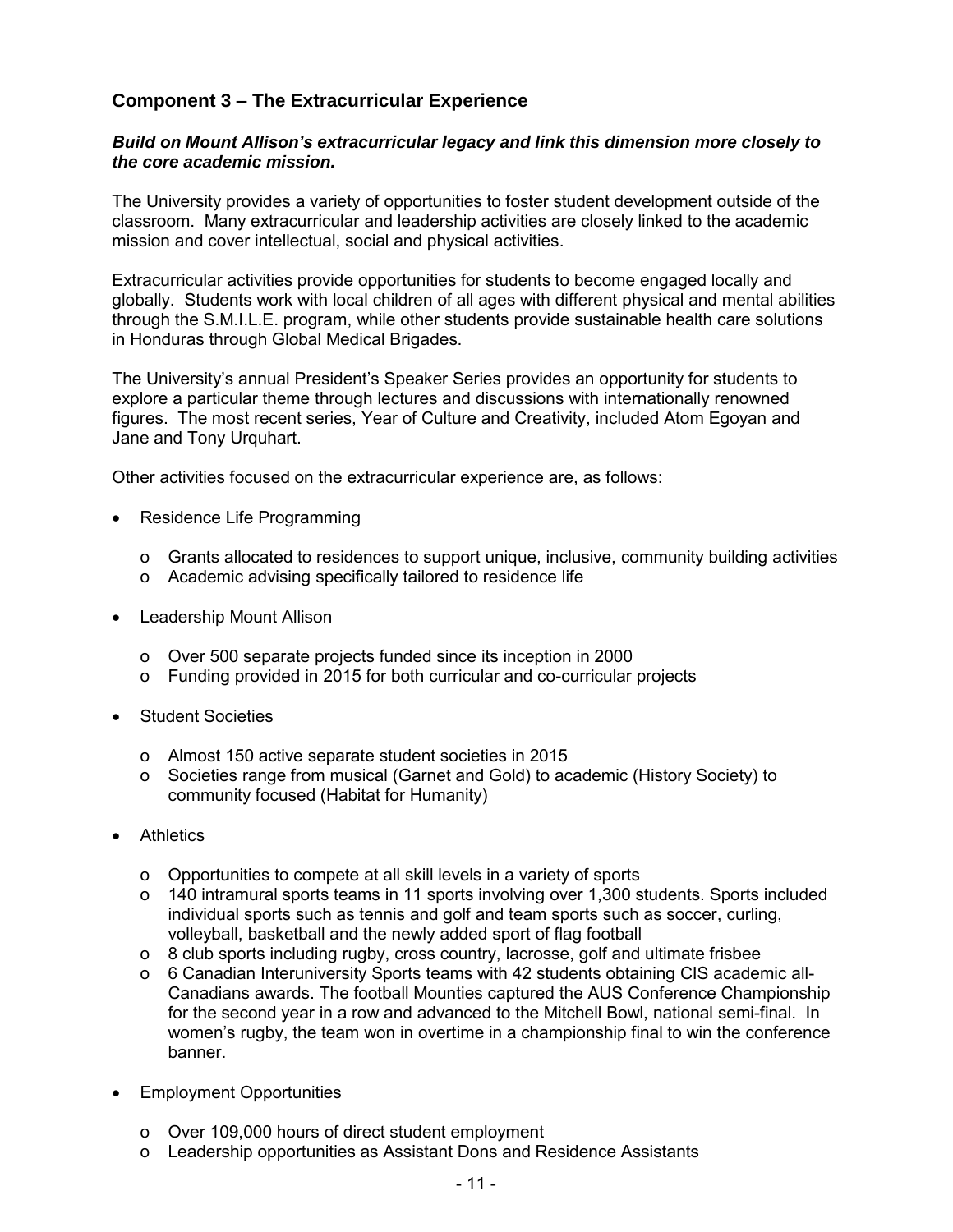# **Component 4 – The Faculty Experience**

## *Attract and retain high quality faculty and assist in their professional success in a balanced teaching, research and service environment.*

Teaching excellence is supported by the University's Purdy Crawford Teaching Centre and recognized through a number of faculty awards and prizes locally, regionally and nationally.

The University supports research activities by providing the necessary physical infrastructure, information technology systems and administrative processes. On October 3, Mount Allison celebrated a milestone moment – the official opening of the Purdy Crawford Centre for the Arts. The Centre is one of the top arts education facilities in the country, providing specialized facilities for teaching, performance, and creative pursuits in Fine Arts and Drama, drawing on Mount Allison's long and talented history in these areas. The Centre will help Mount Allison define the Canadian cultural experience for future generations of talented students.

Over the past three years the University has averaged over \$3.6 million of research funding. This funding also provides students with employment opportunities to work with faculty on various research projects.



The University receives research grant and contract funding from a variety of sources and for many different projects.

- The University administered 260 research grants in fiscal 2015.
- The largest source of funding by dollars is NSERC which provides sciencerelated research grants.
- Funds from the University's Operating and Endowment funds are used to support the largest number of grants. In addition, the University provided

\$494,000 to support individual professional development grants for each full time faculty member.

 Research funding was used to support over \$500,000 in student research summer fellowships and wages.



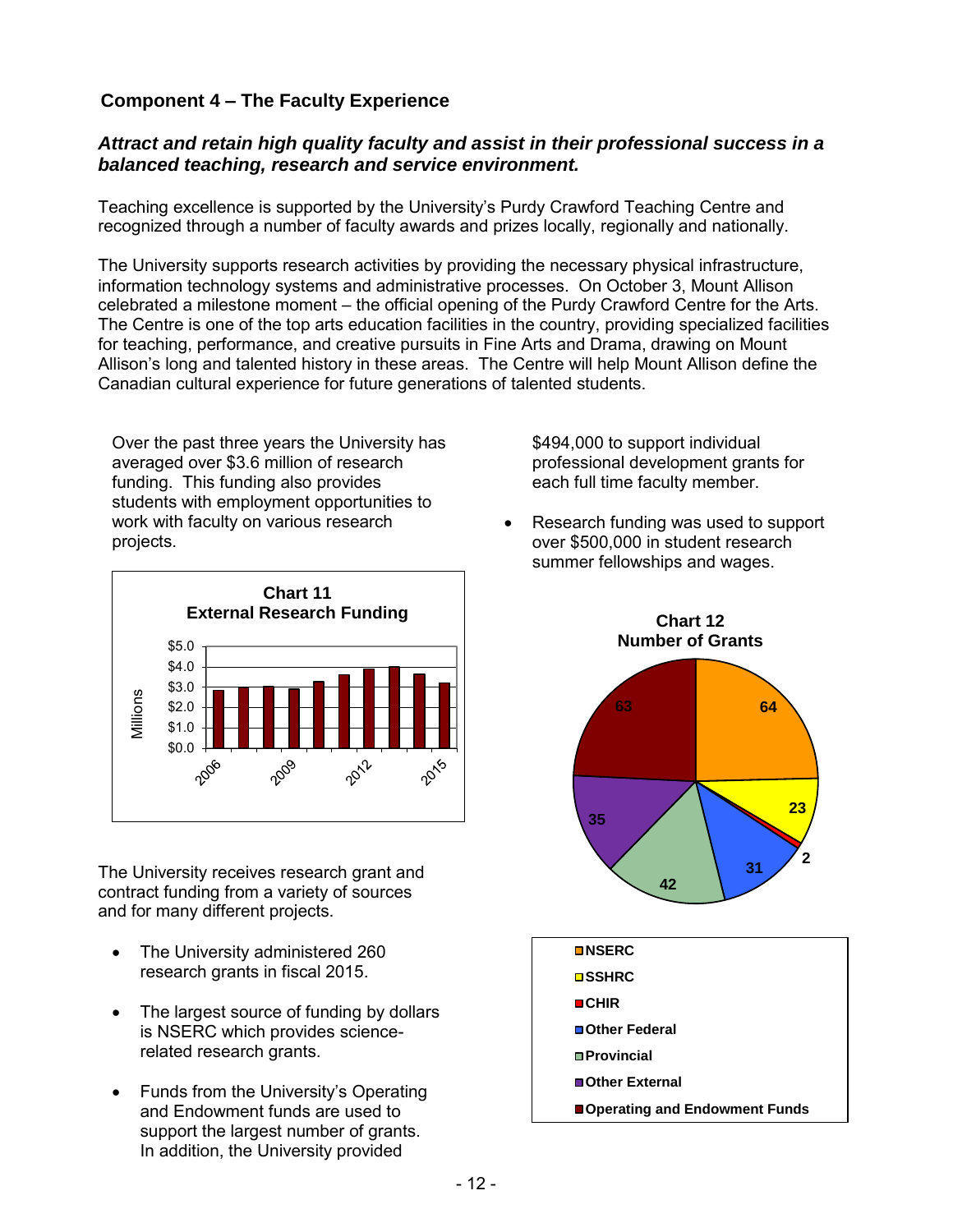# **Component 5 – People, Infrastructure, Budget, and Support**

#### *Attract and maintain high quality administrative staff and ensure a physical and technical environment that supports the Mount Allison experience.*

The University is working towards an operating environment that is sustainable and provides for intergenerational equity. This means that the University must provide processes and facilities that consider social, ecological and economic priorities and balance the needs of current and future students and faculty.

This will be accomplished, in part, by the University's ongoing financial sustainability project that will aid resource allocation and identify financial opportunities.

#### *People*

Salaries and benefits are the most significant University expense. The University encourages and supports opportunities for personal, professional, leadership, and performance development and improvement.

As compared to other universities Mount Allison is exposed to few post retirement liability risks and has fully funded non pension liabilities.

#### *Facilities*

The Purdy Crawford Centre for the Arts officially opened on October 3, 2014. More than twothird's of the cost was funded by donations and the balance was funded from regular building alteration budgets.

The University is proceeding with a number of facilities projects and also improving and updating Athletics and recreation infrastructure, including the installation of a turf field and renovation of the weight room.

In order to sustain its facilities, a university must spend at least 2% of their replacement value each year on renewal and adaptive maintenance, even if there was no deferred maintenance. The amount necessary depends on the complexity of its facilities and other factors. Over the past 15 years, the University has spent in excess of \$100 million on its Academic and Ancillary facilities. Mount Allison University is one of the few universities with a budget policy that sets out minimum spending on facility upkeep.

#### *Budget*

The University has maintained balanced budgets over at least the last 15 years, integrates annual operating budgets with long term capital and equipment budgets, and targets savings from energy efficiency and carbon reduction projects to fund similar projects. The University uses its own cashflows to fund major construction projects and has been able to avoid using external debt for over 15 years. As of April 30, 2015 the University had no external debt.

#### *Infrastructural Support*

Mount Allison is consistently looking for opportunities to improve the quality of services provided, and the management of human and physical resources. The University and the Town of Sackville entered into an agreement benefitting both organizations that sees the University providing IT services to the Town. The pair was recently honoured with a Canadian Association of University Business Officers 2015 Quality and Productivity Award.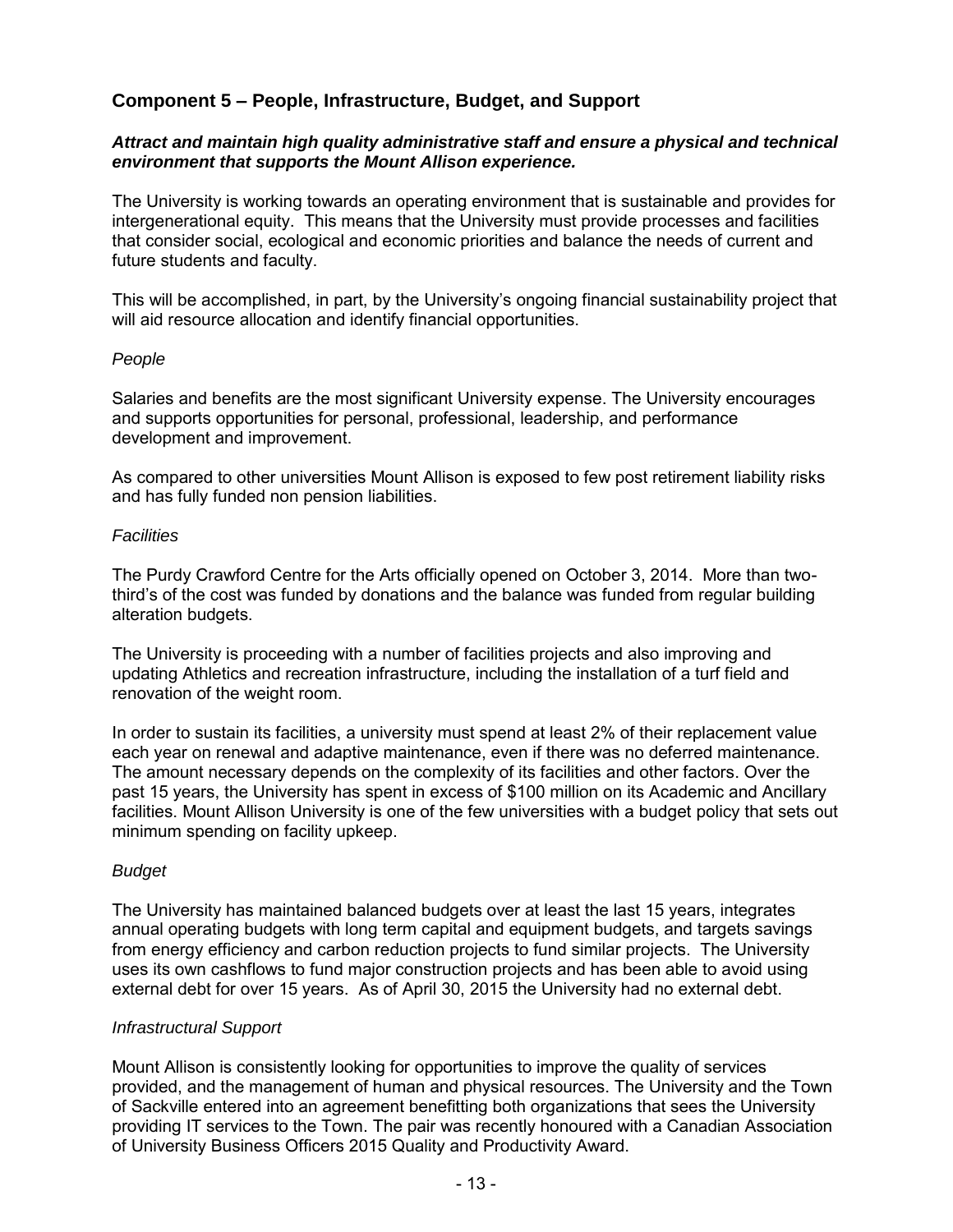#### *Carbon Footprint*

The University's carbon footprint, not including commuting, totalled 10,953 metric tons for the one year period ended April 30, 2015. Student, faculty and staff commuting was estimated to result in an additional 2,623 tons. The heating category has increased due to the colder winter months this past year. Chart 13 breaks out the major sources of the University's carbon emissions by fiscal year.

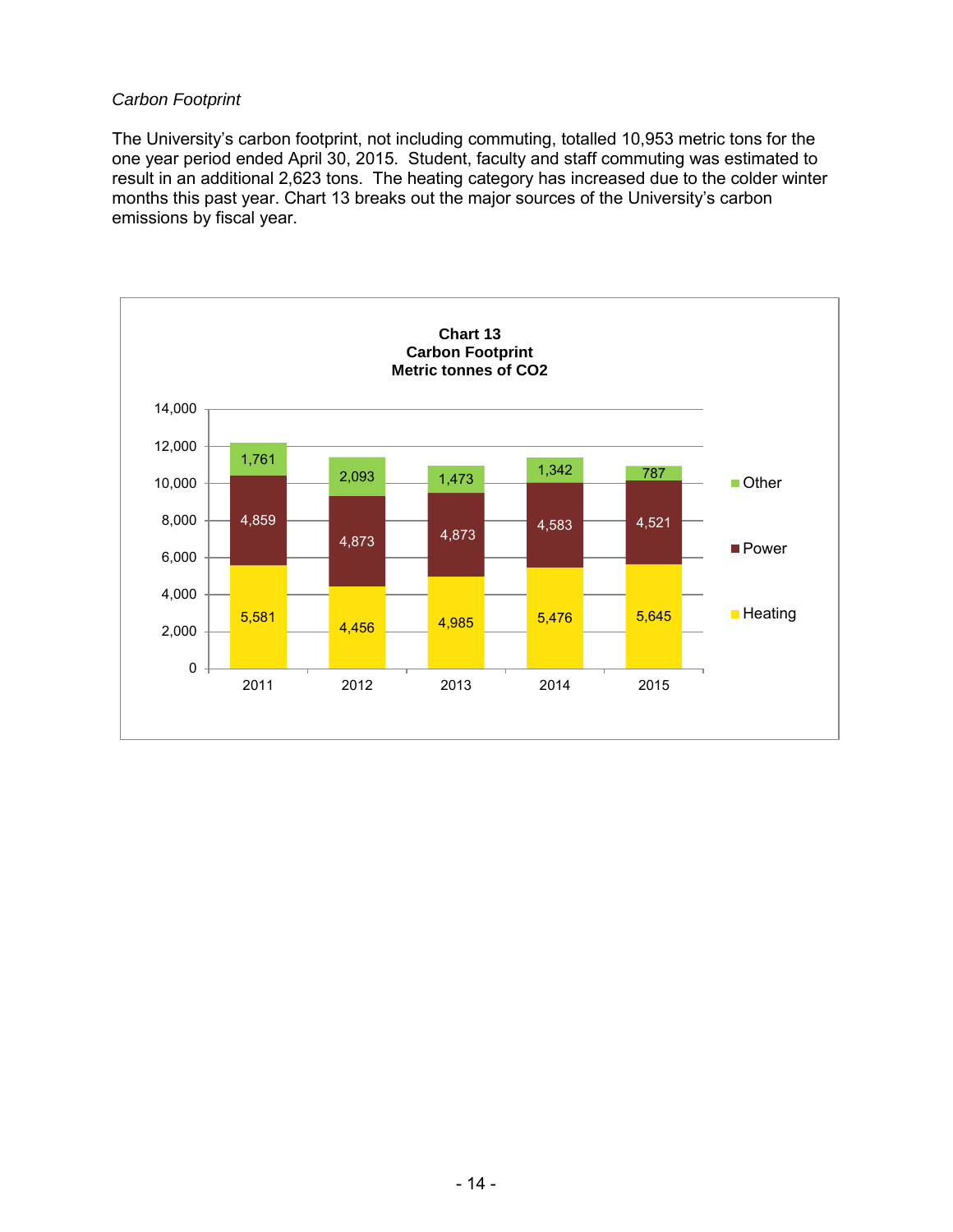# **Component 6 – Accountability**

#### *Establish clear, transparent lines of accountability to demonstrate the extent to which the University attains its mission and strategic objective.*

During the past year, in an effort to make a more open process for developing the University's operating budget, a collegial Budget Advisory Committee was formed. The committee became familiar with the operating budget and the financial outlook, as well as the variables that impact it and its role was to provide budget advice and recommendations to the President.

The University President and senior administrators met regularly with officials at all levels of government concerning issues related to Mount Allison and post-secondary education. Throughout the year, the President and senior administrators visited numerous cities across Canada and the United States to meet with alumni and other stakeholders. Numerous staff and faculty are also involved in various groups such as Universities Canada, Canadian Association of University Business Officers and the Association of Atlantic Universities.



The University receives expendable and endowed funds from a variety of stakeholders. The primary source of University revenue is fees from students for tuition and residence followed by Provincial grants. Tuition fees, residence and board fees have increased modestly over the past few years and the base Provincial operating grants for all New Brunswick universities has increased by 2% over the previous fiscal year. Since 2010, the percentage of revenue from academic fees has exceeded the percentage from government grants.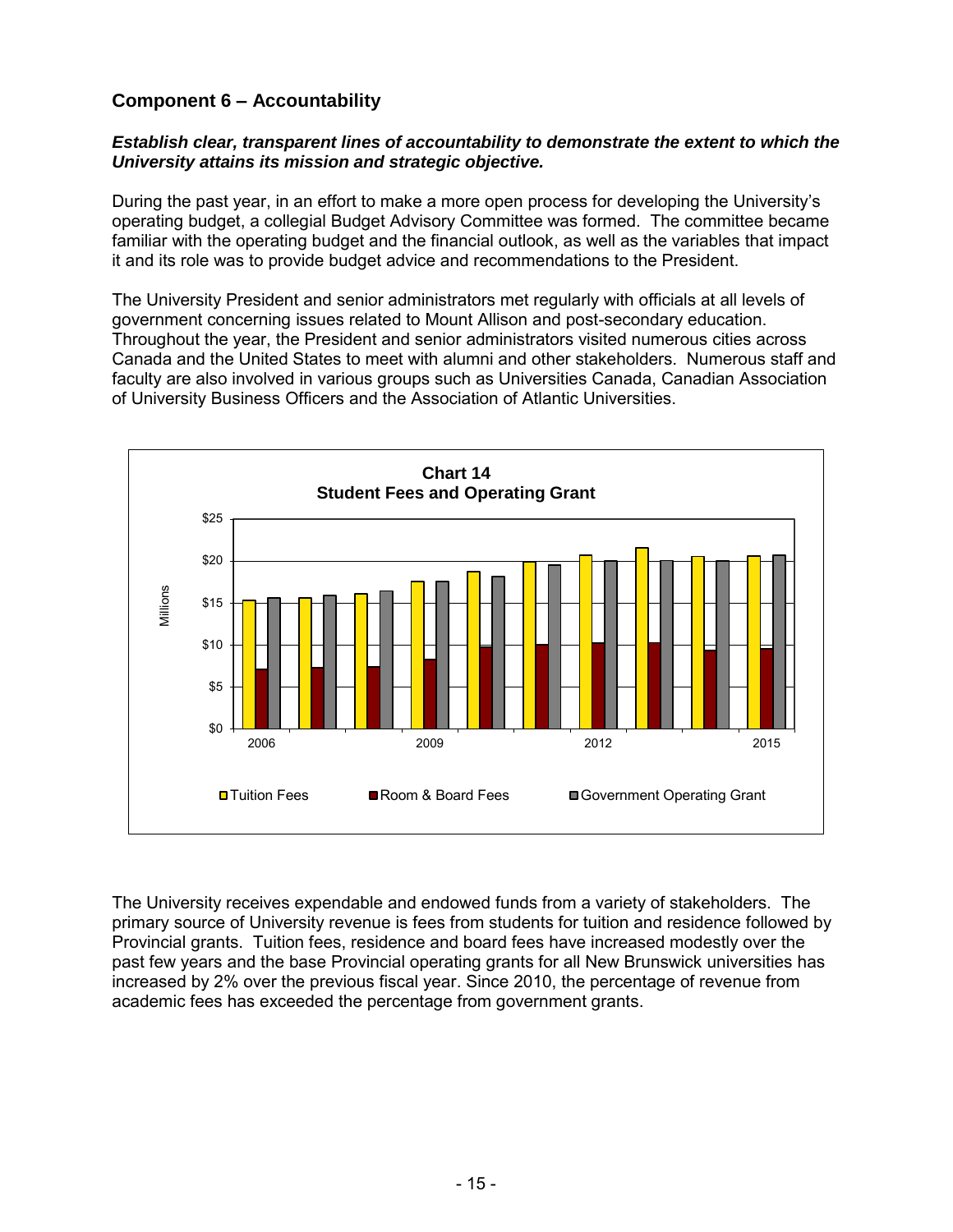

The University's Endowment Fund returned 18.1% for the year ended March 31, 2015 and had a top quartile five year return compared to Canadian university endowments for the 2014 calendar year.

Consistent with almost all North American universities Mount Allison invests endowed funds in a variety of asset classes to provide a long term rate of return that will provide students and faculty with the same benefits in the future as they currently receive.



The third and fourth largest sources of revenue are donations and investment income.

Endowment donations exceeded \$8.5 million in fiscal 2015.These donations support current and future generations of students and faculty.



Mount Allison has the largest endowment per student of non-federated Canadian universities and the second largest endowment per student of all Canadian universities after Victoria University federated with the University of Toronto. Mount Allison has significantly larger endowments than the average Canadian and Atlantic Canadian primarily undergraduate university.

This large endowment provides support for student financial aid and faculty activities that otherwise would not be possible.